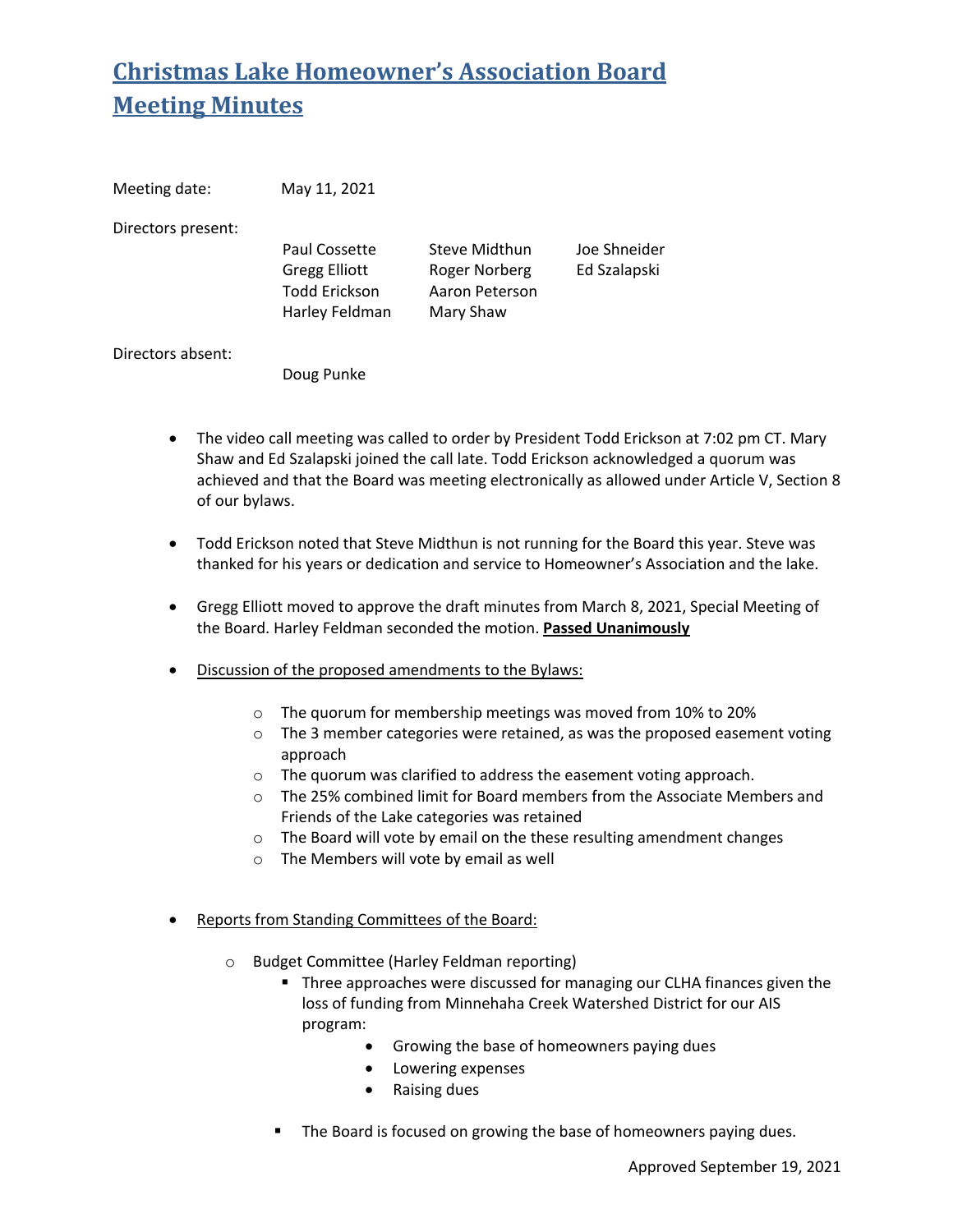## **Christmas Lake Homeowner's Association Board Meeting Minutes**

- ! Mary Shaw has committed to taking the lead on fundraising with a primary focus on the Christmas Lake Endowment
- ! We discussed that we need a prepared codicil for homeowners who want to will some portion of their estate to the Endowment.

### • 2021 Annual Meeting

- $\circ$  Todd Erickson reviewed the draft of the meeting agenda. Outside speakers include the Director of the National Loon Center and the Director of the Minnesota AIS Research Center
- o Paul Cossette moved to donate \$250 to the National Loon Center. Ed Szalapski seconded the motion. **Passed Unanimously**
- o Discussion around a similar donation to the UofM's Aquatic Invasive Species Research Center, which was tabled for further discussion after 2021 annual meeting

#### • Discussions with neighboring Cities

- $\circ$  Todd Erickson provided an update of recent discussions with the City of Shorewood regarding an ordinance for improving water safety.
	- **The Board asked Todd to craft a resolution of support for the City's** proposed actions and we also plan to attend the City Council meeting when this is discussed.
- $\circ$  The Board also recommended that we get our public landing camera operating and add additional surveillance cameras.
- $\circ$  Todd Erickson provided an update of discussions with the City of Chanhassen regarding remediation of bank erosion on the Curry Farms Creek.
	- **The City is starting to update their remediation plans and was looking** for some financial commitment from the CLHA to help with the funding.
	- ! The City mentioned that the MCWD has decided not to participate financially on this effort.
	- **The Board discussed our prior plans to participate financially and** generally agreed to participate, but no motion was offered as to an amount as the overall project costs have not yet been estimated.
	- We agreed that there would be value in having the CLHA Board pass a resolution of financial support, with an amount to be defined later, that we could send to the City now to keep this effort moving. That resolution will be sent out to the Board via email.
- Other business